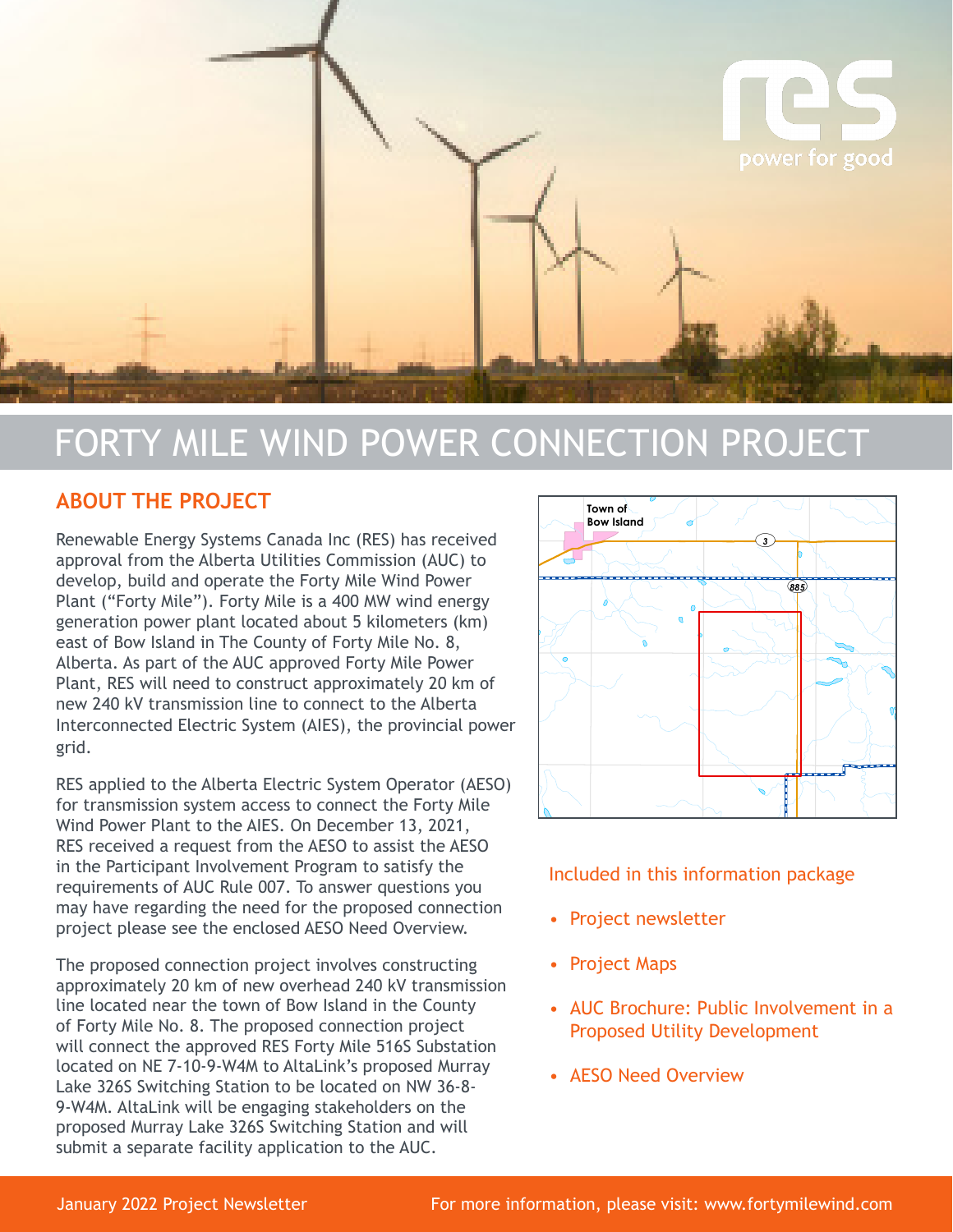# **ROUTING SELECTION AND DETAILS**

Several factors are taken into account in an effort to site a transmission line route with the least overall impact.

Some of the factors considered include:

- existing land use
- environmental and agriculture impacts
- existing and proposed infrastructure
- proximity to residences
- economic viability

Several preliminary routes have been identified for this project as shown on the enclosed maps. While several preliminary routes are shown on the maps, only one will be constructed. The proposed transmission line routing alignment follows undeveloped and developed county road allowances, quarter lines and Highway 885.

The proposed transmission line will:

- consist of wood or steel single pole structures
- potentially require guy anchors (within the right of-way) on corner structures and deflections
- be single circuit
- be 20 m to 40 m tall
- be within a road allowance or right-of-way that measures approximately 12.5 m to 25 m

Once the new transmission line is in-service, AltaLink Management Ltd, will assume the ownership, operation and maintenance of the transmission line.

# **PUBLIC CONSULTATION**

As the proposed connection project advances through the development process, we are committed to working with all landowners and stakeholders to establish and maintain a strong relationship between RES and the community. We strive to exceed the minimum requirements on all our projects, and we commit to responding and acting on all comments and concerns in a timely manner. All personal engagement with stakeholders will be conducted following the current Government guidelines in relation to COVID-19.

We will advise stakeholders prior to submitting an application to the AUC for approval, which we anticipate could be as early as Q2 2022.



*Proposed transmission line structures will look similar to the above photograph.*

## The Transmission Facility Owner, AltaLink, defines Transmission as follows:

Transmission lines make up Alberta's electric highway, linking the places where power is generated to your community where power is used. Transmission lines transport large amounts of power from power plants across the province.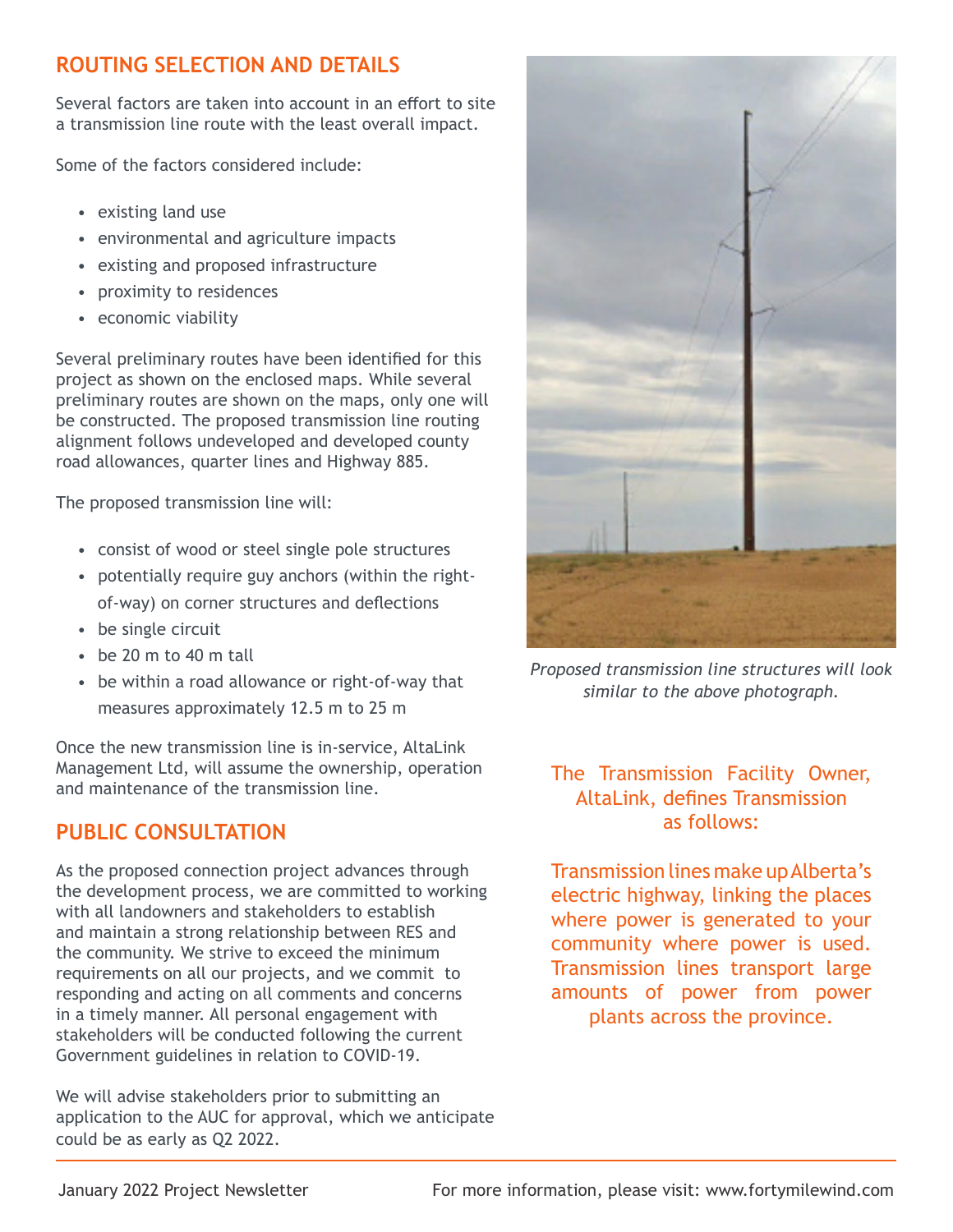# **PROPOSED SCHEDULE**

| Public consultation initiated                        | January 2022            |
|------------------------------------------------------|-------------------------|
| Personal one-on-one consultations                    | February - April 2022   |
| Environmental surveys completed                      | Spring 2022             |
| Alberta Utilities Commission (AUC) submission        | Q <sub>2</sub> 2022     |
| Anticipated AUC approval                             | Q4 2022                 |
| Municipal Development Permit submission and approval | October - November 2022 |
| Start construction if project is approved            | Q1 2023                 |
| Target in-service date                               | Q <sub>2</sub> 2023     |

*\* Timeline is subject to change*

*\*\*RES will continue to engage stakeholders until the in-service date.* 

### **ABOUT RES**

RES, the largest independent renewable energy company in the world, is a family-owned business, owned by the McAlpine Family Trust, and has been in the renewable energy business since 1982. Through our corporate culture and values, we are dedicated to a zero-carbon future for all Canadians and our focus is solely on renewable energy projects (wind, solar) and enabling and supporting projects (energy storage, transmission). RES has been developing, constructing, owning and/or operating renewable energy, transmission, and energy storage projects in Canada since 2003. RES has developed and/or built 28 projects across Canada.



Please visit: http://www.res-group.com for more information.

### **FORTY MILE WIND POWER CONNECTION PROJECT**

**Renewable Energy Systems Canada Inc.** Mailing Addresss: 5605 Avenue de Gaspé, suite 508, Montreal QC H2T2A4 Email: fortymile.wind@res-group.com

Andrea Cosman Development Manager Phone: 514 607 9055 Email: andrea.cosman@res-group.com

Georgie Fisher - Hardline Engineering Stakeholder Engagement Advisor Phone: 403 689 9936 Email: gfisher@hardlineeng.com

## **RES IN YOUR COMMUNITY**

RES is an active player in the community and supports various fundraising events and special initiatives that bring local benefit.

If you have any ideas on how we can take an active role in the community, please contact us.